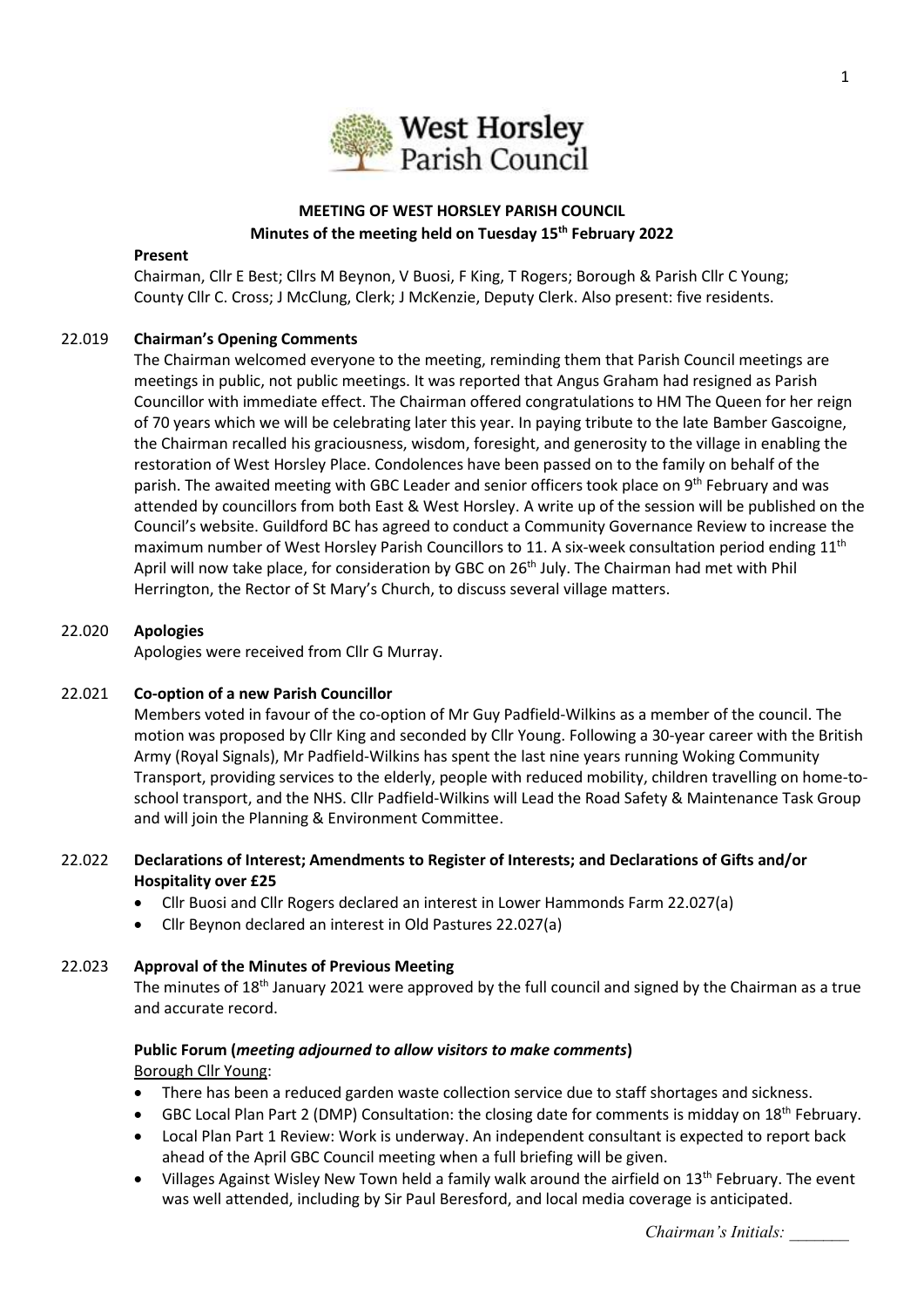- Wisley Airfield: Taylor Wimpey is appealing the stub road decision. A new planning application is expected towards the end of March. All local Parish Councils are writing in, in support of Ockham PC.
- Final decision for A3/M25 Jct. 10 application is expected in May.

#### . Cllr Cross

• The speed limit reduction along the A246 from 50 to 40mph should be complete by the end of March.

# Members of the Public

- There are two large dips in the road in front of the Village Hall at the point of the previous sinkhole. Councillors will raise this will Cllr Cross and will report it again to SCC/Fix My Street.
- The narrow, sloping pavement along The Street continue to be an issue. SCC will be removing all the extra earth and ensuring that households cut hedges back sufficiently to clear the wider footpath.
- Churning of the verges by construction vehicles in Cranmore Lane is ongoing and footpath 21 (from Cranmore Lane to the A246) is in very poor condition too. This has been reported to SCC.

# 22.024 **Clerk's Report**

Nothing to report.

### 22.0025 **Significant Correspondence Received Since the Last Council Meeting**

County Cllr Colin Cross has approved Members' Community Allocation funding of £1250 towards the installation of a new defibrillator at the parade of shops near Bell & Colvill. The Chairman expressed appreciation for this generous allocation on behalf of the Council.

# 22.0026 **Financial Matters**

- a) Standing items: A list of payments authorised at the previous meeting was noted; and a list of proposed payments was approved by full council at this meeting.
- b) Members confirmed the bank reconciliation to  $31<sup>st</sup>$  January 2022.
- c) Members received the report of expenditure against budget to  $31<sup>st</sup>$  January 2022.

### 22.027 **Planning Matters**

- a) GBC Planning Applications received between Wednesday 12<sup>th</sup> January up to and including Tuesday 8<sup>th</sup> February 2022. The Planning Task Group reported that it had reviewed all applications and recommended the following responses, all of which were approved as presented: 21/P/02659 13 Northcote Crescent *No objection\** 21/P/02613 Horsley & Send Cricket Club *No objection\** 21/P/02631 Champney Cottage, Cranmore Lane *No objection\** 21/P/02695 Old Pastures, Edwin Road *Objection\** 21/P/02672 89 the Street *No objection\** 21/P/02615 Little Acre, Silkmore Lane *No objection* 21/P/02513 Lower Hammonds Farm, Ripley Lane *Objection\** 21/T/00009 Lee Cottage, Silkmore Lane *No comment* 22/P/00048 Mulberry House, Northcote Road *No objection* 22/P/00103 Tintalow, 140 The Street *No objection* 22/P/00009 Hillside Manor, Shere Road *No objection*
	- 22/P/00117 Manaton, Mount Pleasant *Objection* 22/W/00007 Round Tree Farm *No comment*
- b) Ratification of Planning Decisions\*

Members all agreed that due to the closing dates for responses to six of the above applications falling ahead of this meeting, decisions had been ratified by full council via exchanges of emails.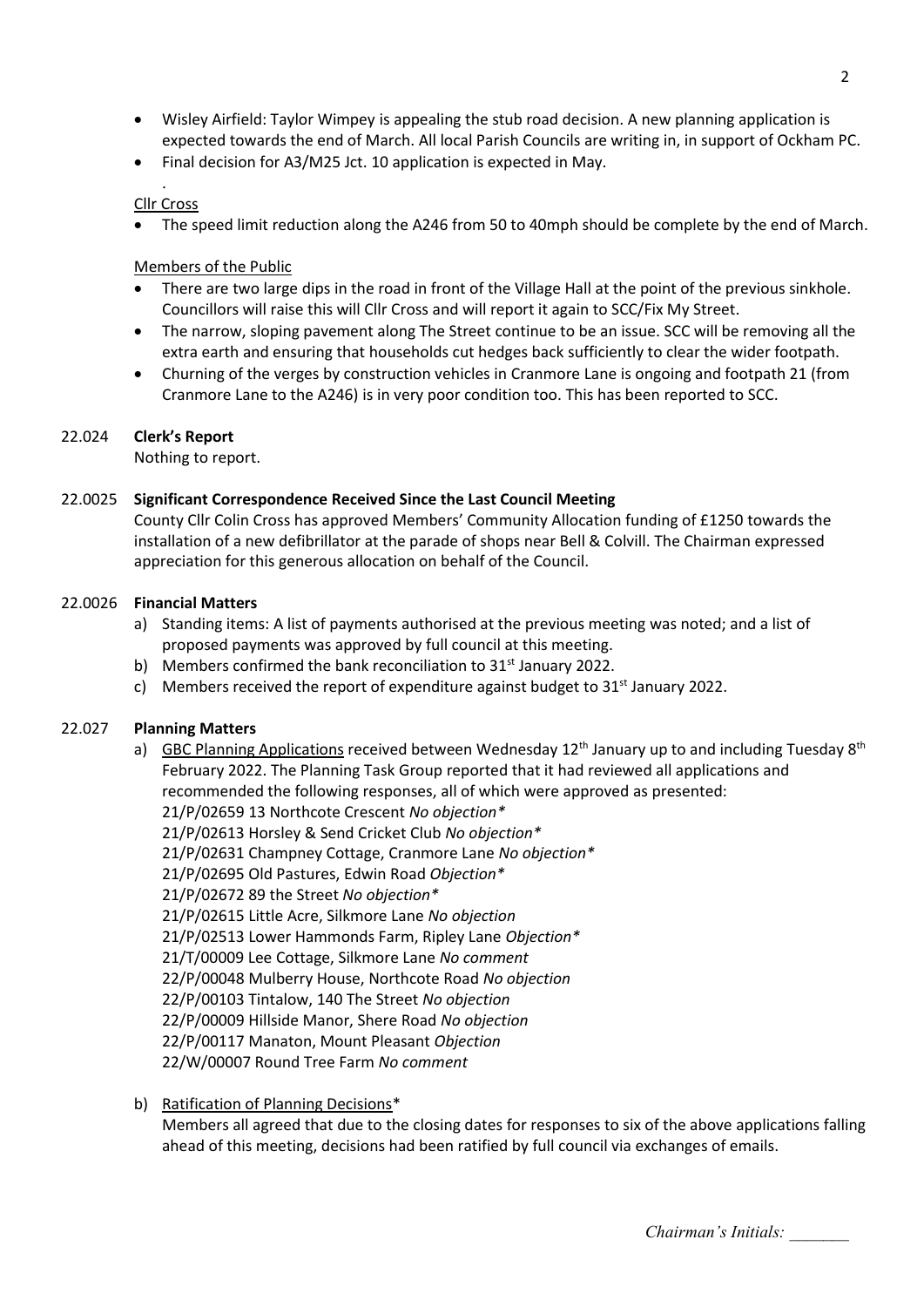c) GBC Planning Decisions, Enforcements and Appeals

Decisions, Appeals and Enforcements were noted. WHPC is responding to the Wisley stub-road appeal with its original objection. A forthcoming hearing on an appeal for Round Tree Farm will be attended by Cllrs Murray and Young.

- d) Update on Local Plan & Other Significant Developments/Project A37: Manor Farm - a second meeting with Thakeham Homes has been arranged for 8<sup>th</sup> March.
- e) GBC Local Plan DMP Consultation Members received and approved a draft response to the Development Management Policies Consultation and Duty to Cooperate Statement (Jan 22) and approved the submission of the response.
- f) GBC Parking Supplementary Planning Document Members agreed that the Parish Council would not comment on this.
- g) Other Matters to Note From 28<sup>th</sup> February the Planning Task Group will be a formal Committee.

### 22.028 **Her Majesty's Platinum Jubilee**

Members received and approved a report on planned activities for celebrating The Queen's Platinum Jubilee, including the allocation of £2000 towards the 'Horsley Platinum Jubilee Picnic Party' which is being organised by both West and East Horsley Parish Councils.

### 22.029 **Installation of Village Flagpoles**

Members received and approved a report on the purchase and installation of four flagpoles around the village, and the provision of both Union Jack and customised Parish flags.

### 22.030 **Welcome Packs**

Members received and approved an update on the Welcome to West Horsley Welcome Packs, including the approval of £300 for printing costs.

### 22.015 **Task Group Updates**

Asset Management & Village Appearance: The refurbishment of the tennis court will commence on 21<sup>st</sup> February and will take approximately four weeks. The long-awaited bench installation at the corner of East Lane and Ockham Road North will begin on 22<sup>nd</sup> February and will take a week. The gardening contract will be up for renewal soon.

Climate Change: There is a large team of volunteers. It has been agreed that there will be six joint meetings per year with East Horsley hosting morning meetings and West Horsley hosting evening meetings. The WI's Blue Heart Verges project is progressing well, as is a 'cycle to school day' initiative which is being organised by a team of local mums. The Group is also researching podcasts on how to plant a meadow.

Communications: The remaining two new noticeboards will be installed in the next couple of weeks. One of the restored noticeboards will be placed at the tennis court. The Youth Council's noticeboard has been installed and decorated and is now in use. Framed copies of the parish newsletters are to be displayed at the village hall. Work on the April issue of the newsletter is underway.

Community Events & Wellbeing: The calendar of events for 2022 has been confirmed and dates are now available on the Parish Council website. It is a busy year and therefore one of two regular events have been merged with other larger events.

Personnel: Appraisals for both clerks will take place in the next couple of weeks.

Road Safety & Maintenance: The Task Group may need to look in to temporarily closing the A246 for the planned procession from West Horsley Place to Horsley Towers on 5<sup>th</sup> June (Jubilee Party).